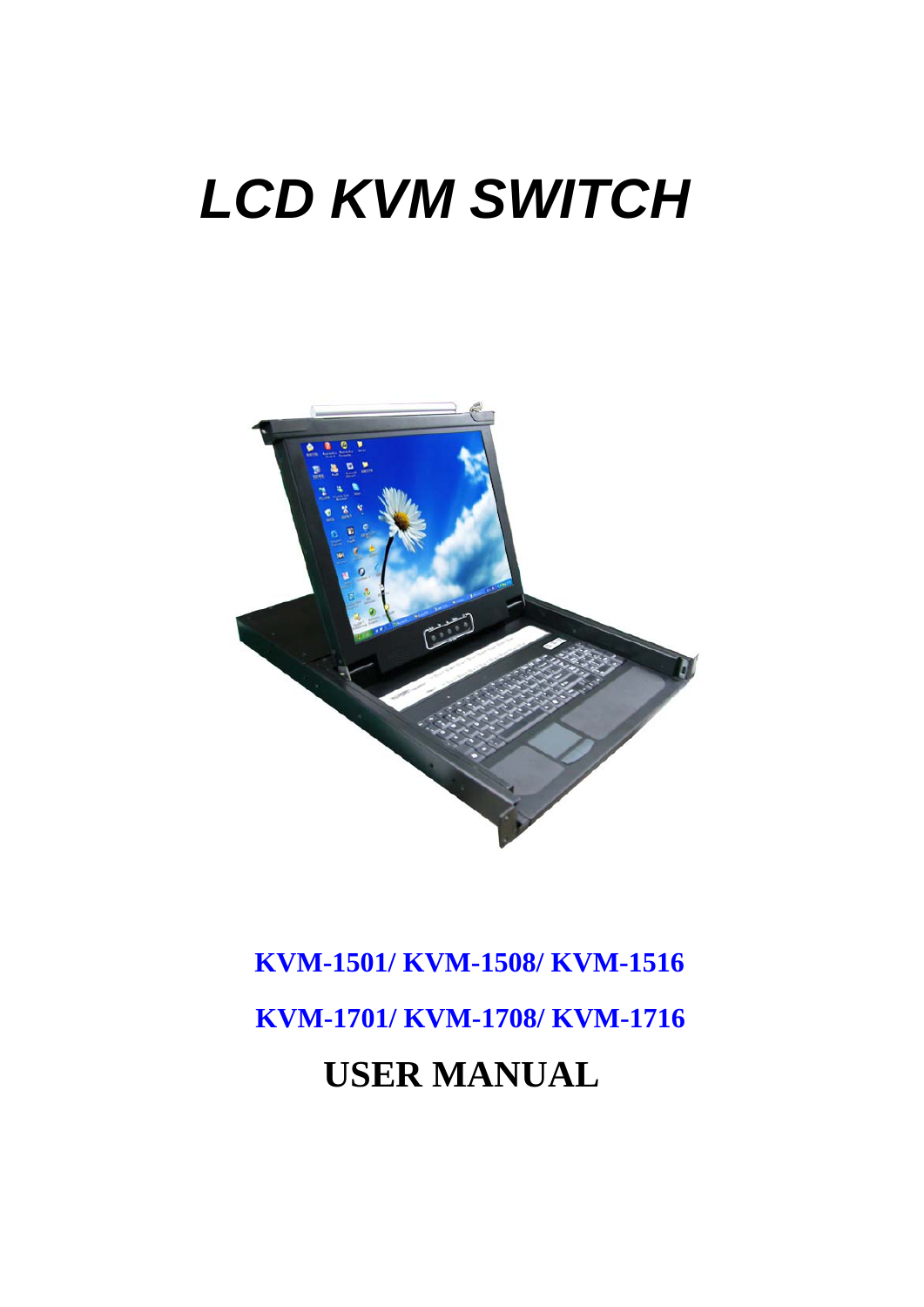# **Table of content**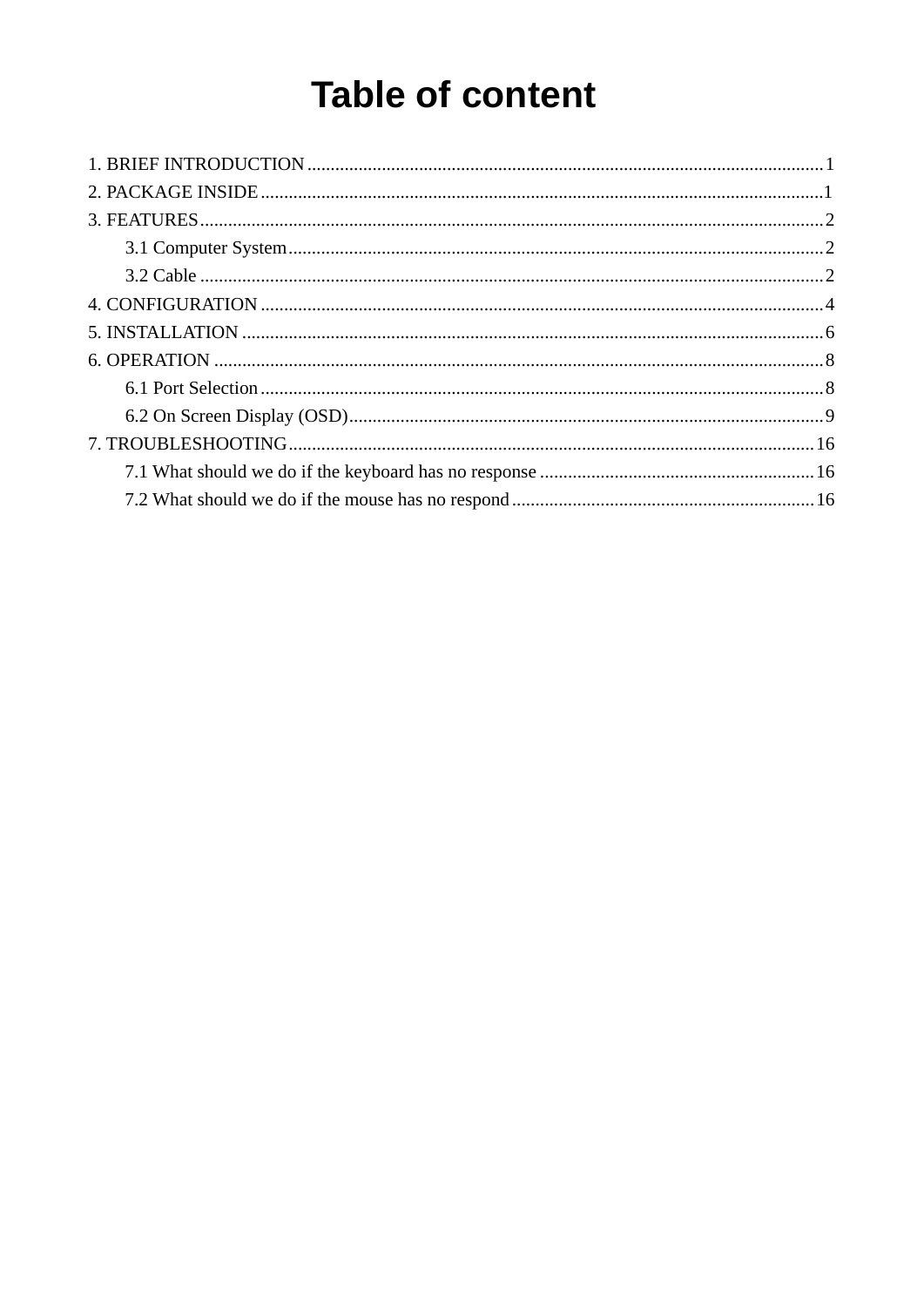# **BRIEF INTRODUCTION**

The KVM Switch allows you to control several sets of personal computers by a keyboard, a mouse and a monitor. In the meantime, you just need to connect the cable and turn on the power to control up to 256 sets of personal computers without installing any additional interface card or software.

#### **Easy Installation**

The 3-in-1 CPU Connector (VGA, Keyboard and Mouse) can save the installation time and space and assure the correct signals. The universal AC power input of 100~240VAC, 50Hz~60Hz saves you the trouble of finding the space for installing the Power Adaptor. You can install a cascade to facilitate expansions or transportation without requiring a cascade cable or changing the KVM configurations.

#### **On-Screen Display (OSD) Menu**

The embedded OSD control module lets you name the PC and KVM and modify the KVM configuration, and the security mode can prevent others from turning on the KVM by mistake and switching the linked PC from the OSD. Most conveniently, the OSD not only supports keyboard operations, but also supports mouse clicking, which allows you to use the OSD in the environment without a keyboard.

#### **Enhanced Video Quality**

The special video circuit design supports a high resolution up to  $1280\times1024$ , 75Hz, and also keeps the same quality under the Cascade architecture.

# **PACKAGE INSIDE**

| <b>KVM</b> Switch          | $\mathbf{x}$ 1 |
|----------------------------|----------------|
| <b>USER Manual</b>         | $\mathbf{x}$ 1 |
| Power Cord                 | $\mathbf{x}$ 1 |
| <b>Rack-Mount Brackets</b> | x <sub>2</sub> |
| <b>Screws</b>              | $x \times$     |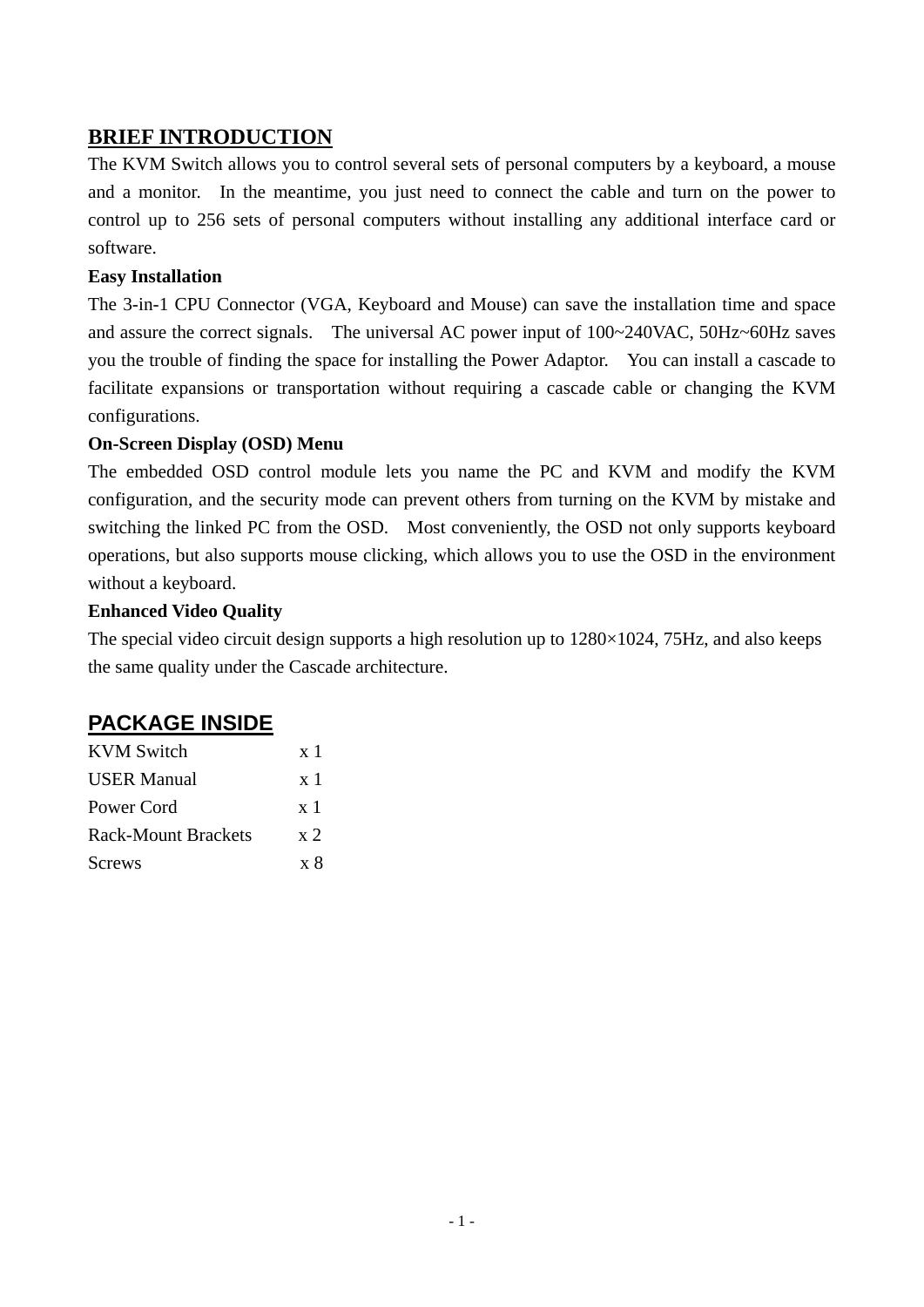# **FEATURES**

- ‧ The keyboard Mouse and TFT LCD monitor was built-in on KVM Switch.
- ‧ Standalone machine controls up to 1/8/16 sets of PCs.
- ‧ Cascade controls 64/128/256 sets of PCs.
- ‧ Through OSD, you can use the hot key, mouse clicking and push button on front panel to switch PC<sub>s</sub>.
- ‧ Fully supports Logitech/Microsoft/IBM PS/2 mouse/trackball and compatible PS/2 mouse/trackball.
- ‧ Monitors PC status by Auto Scan function
- ‧ Embedded mouse and keyboard simulators assure the proper boot of a PC.
- Supports high resolution of 1280x1024, 75Hz and independently supports EDID & DDC2 of each PC.
- Each Port on the panel of the KVM has independent push buttons and LED lamps for easy switch and identification.
- ‧ Complies with the height of the 1U chassis specification and installable with a hanging stand into a 19" chassis system
- ‧ Requires no additional software or hardware.
- ‧ Supports hot plug; not necessary to turn off the original system regardless of a newly installed PC or KVM.

# **EQUIPMENT REQUIREMENTS**

### **Computer System**

- A Supported VGA, SVGA, XGA, SXGA or Multisync Video Card.
- A PS/2 (mini-DIN 6Pin) Mouse port.
- A PS/2 (mini-DIN 6Pin) or AT (5-Pin DIN) with AT-to-PS/2 Adaptor Keyboard port.

# **Cable**

• 3-in-1 KVM Cable; please contact your local distributor for detailed specification and length.

**Connected to CPU port of KVM Connected to Console port of PC or Slave KVM** 

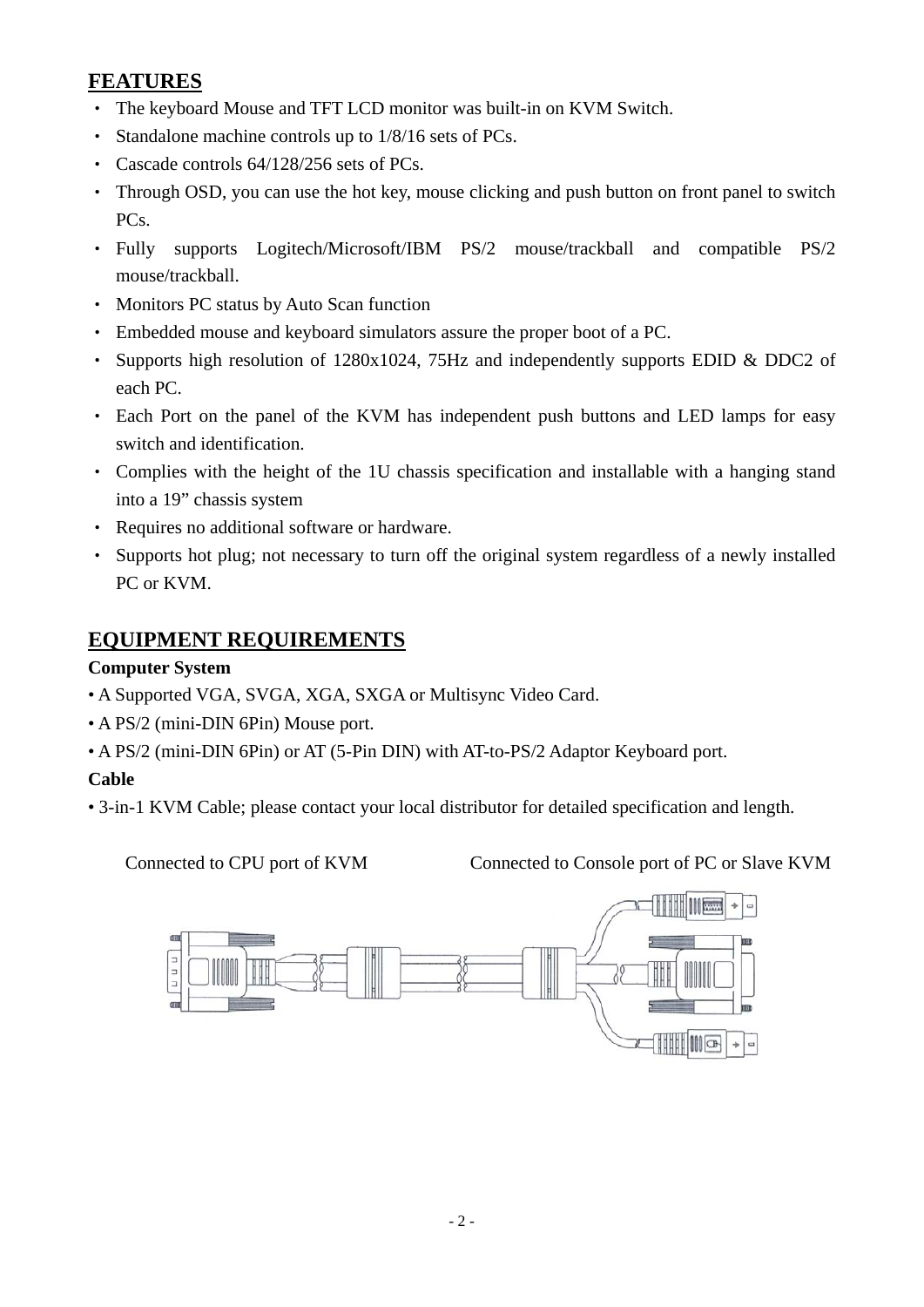# **SPECIFICATIONS**

| <b>Function</b>             |                    |                                | <b>KVM-15/17-AS</b>               |                           |  |
|-----------------------------|--------------------|--------------------------------|-----------------------------------|---------------------------|--|
| <b>Computer connections</b> |                    |                                | <b>Direct</b>                     | 1/8/16                    |  |
|                             |                    | Maximum                        |                                   | 512 (via Daisy Chain)     |  |
|                             |                    | <b>Computer port selection</b> |                                   | OSD · Hotkey · Pushbutton |  |
|                             |                    |                                | Firmware upgrade                  | Mini Din 6 Female (Green) |  |
| <b>Connector</b>            |                    |                                | Power                             | <b>AC</b> Inlet           |  |
|                             |                    |                                | Computer (keyboard / mouse / vga) | SPHD-15 Female (Black)    |  |
| Button /                    |                    |                                | Power Switch                      | <b>Rock Switch</b>        |  |
| <b>Switch</b>               |                    |                                | LCD adjustment                    | <b>Button</b>             |  |
|                             | online             |                                |                                   | $16$ (Green)              |  |
|                             |                    |                                | selected                          | 16 (Orange)               |  |
| <b>LED Indicator</b>        |                    | power                          |                                   | 1<br>(Blue)               |  |
|                             |                    | Num Lock                       |                                   | (Green)<br>1              |  |
|                             | Caps Lock          |                                |                                   | 1<br>(Green)              |  |
|                             | <b>Scroll Lock</b> |                                |                                   | (Green)<br>1              |  |
| <b>Emulation</b>            |                    | Keyboard                       |                                   | PS/2                      |  |
|                             |                    | Mouse                          |                                   |                           |  |
| <b>Resolution</b>           |                    |                                | <b>15" LCD</b>                    | 1024x768 @75HZ; DDC2B     |  |
|                             |                    |                                | <b>17" LCD</b>                    | 1280x1024 @75HZ; DDC2B    |  |
| <b>Scan Interval</b>        |                    |                                | $5 - 60$ sec.                     |                           |  |
|                             |                    | <b>Input Rating</b>            |                                   | 100-240VAC ; 50/60Hz ; 1A |  |
| Power                       |                    |                                | <b>15" LCD</b>                    | 30W                       |  |
| <b>Consumption</b>          |                    |                                | <b>17" LCD</b>                    | 37W                       |  |
|                             |                    | <b>Operating Temperature</b>   |                                   | $0 - 40^{\circ}$ C        |  |
| <b>Environment</b>          | Store Temperature  |                                |                                   | $-20-60^{\circ}$ C        |  |
|                             | Humidity           |                                |                                   | 0-80% RH , NC             |  |
|                             |                    |                                | Frame                             | Heavy duty steel          |  |
| <b>Physical</b>             | Weight             |                                | <b>15" LCD</b>                    | 15.5KG                    |  |
| Property                    |                    |                                | <b>17" LCD</b>                    | 16.5KG                    |  |
|                             |                    | Dimension (W*H*L)              |                                   | 480*44.4*600mm            |  |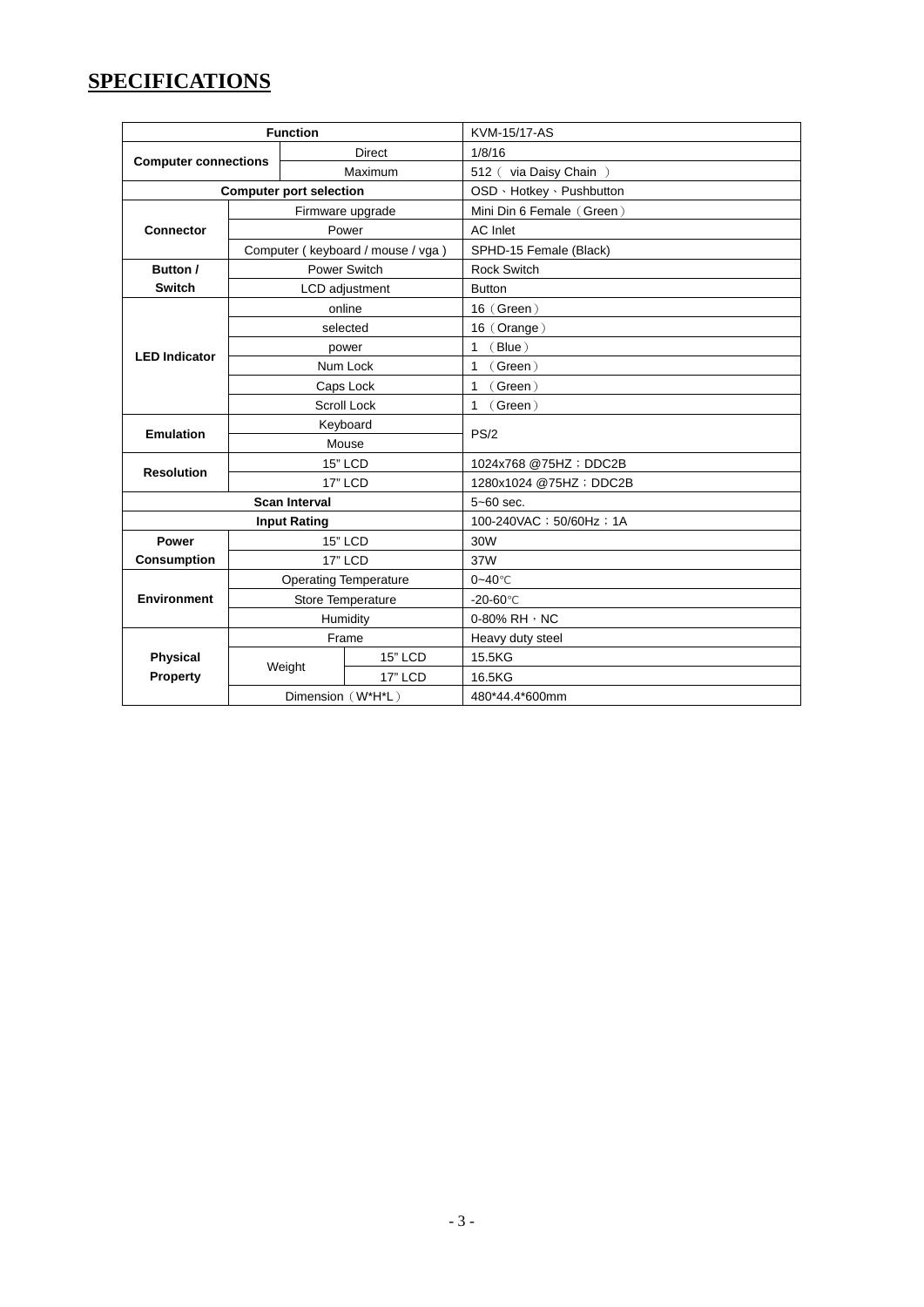# **CONFIGURATION**

KVM-1501/ KVM-1701 Front View

#### KVM-1508/ KVM-1708 Front View



#### KVM-1516/ KVM-1716 Front View



1. Port Selection Switches

Press the push button to directly switch to the corresponding PC.

- In the cascade architecture, if the port is connected to KVM but not PC, then the push button will not respond.
- Simultaneously press Push Buttons 1 and 2 to directly enter the OSD Control Mode.
- Simultaneously press Push Buttons 7 and 8 (KVM-1508/ KVM-1708), Push Buttons 15 and 16 (KVM-1516/ KVM-1716) to open "Console-Reconfirmed", and the keyboard and mouse will be reconnected, and the EDID in the screen will be read again.
- 2. Port LEDs

These Port LEDs are built in the Port Selection Switches.

Online: A green light indicates that the PC or KVM connected to the corresponding port is on and operating.

Selected: A Orange red light indicates the situation of being connected to the port.

- $\Box$  If a port is connected to KVM, then the red light of that port will not on.
- $\square$ Besides the special mode, the whole system architecture only has one red light (indicating that the Console is connecting to the PC) or has no red light (when powering on the KVM for the first time.)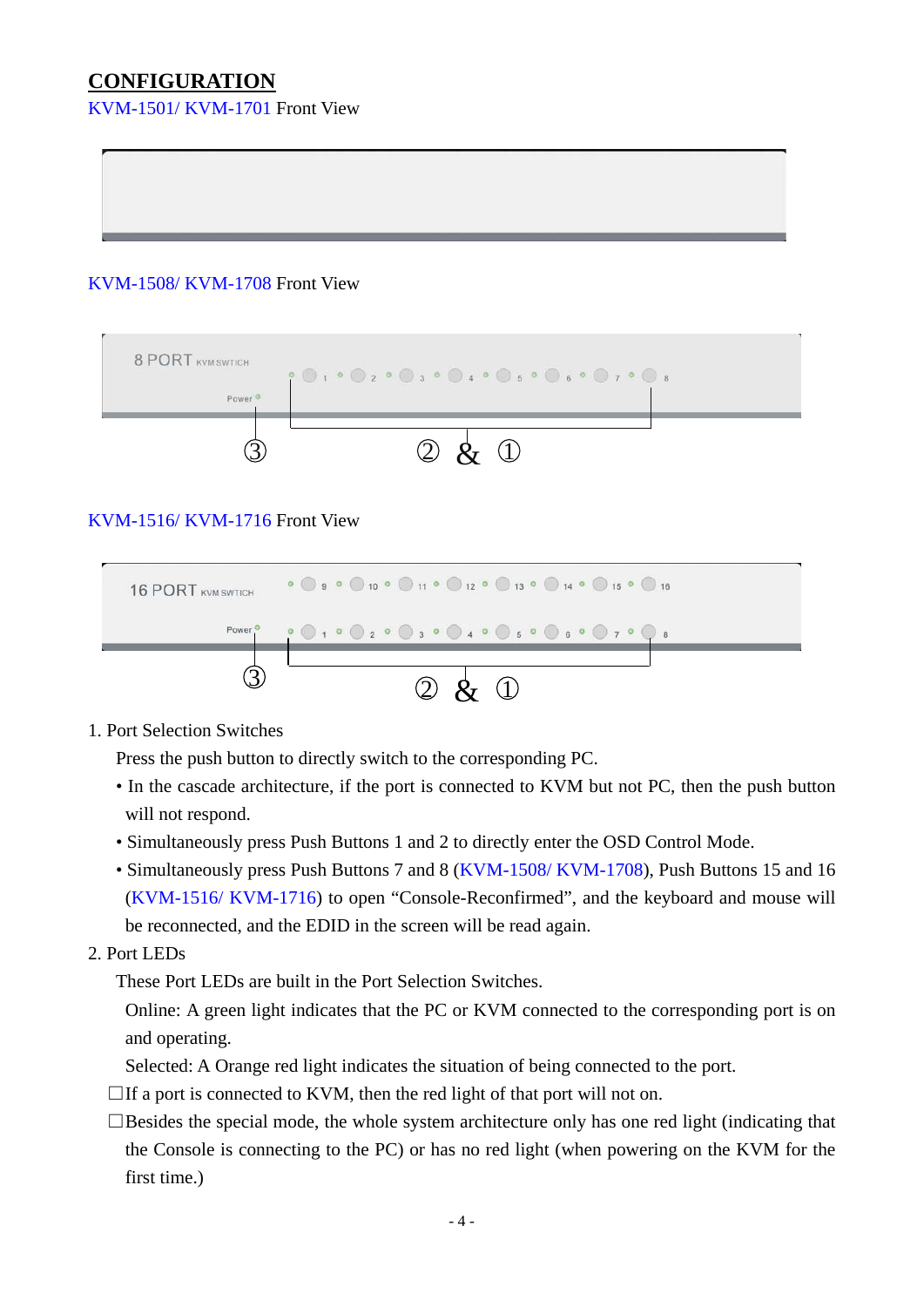#### 3. Power LED

An blue light indicates that the KVM is operating.

### KVM-1501/ KVM-1701 Rear VIEW



#### KVM-1508/ KVM-1708 Rear VIEW



#### KVM-1516/ KVM-1716 Rear VIEW



1. CPU Port

Install the cable connected to a PC here.

2. F/W Update Port

This product provides a firmware update function.

3. AC Power Jack

The AC Power is applicable for 100~240VAC, 50Hz~60Hz

4. Power Switch

Power On/Off the LCD KVM.

5. Audio Port

Install the cable connected to a PC Audio here.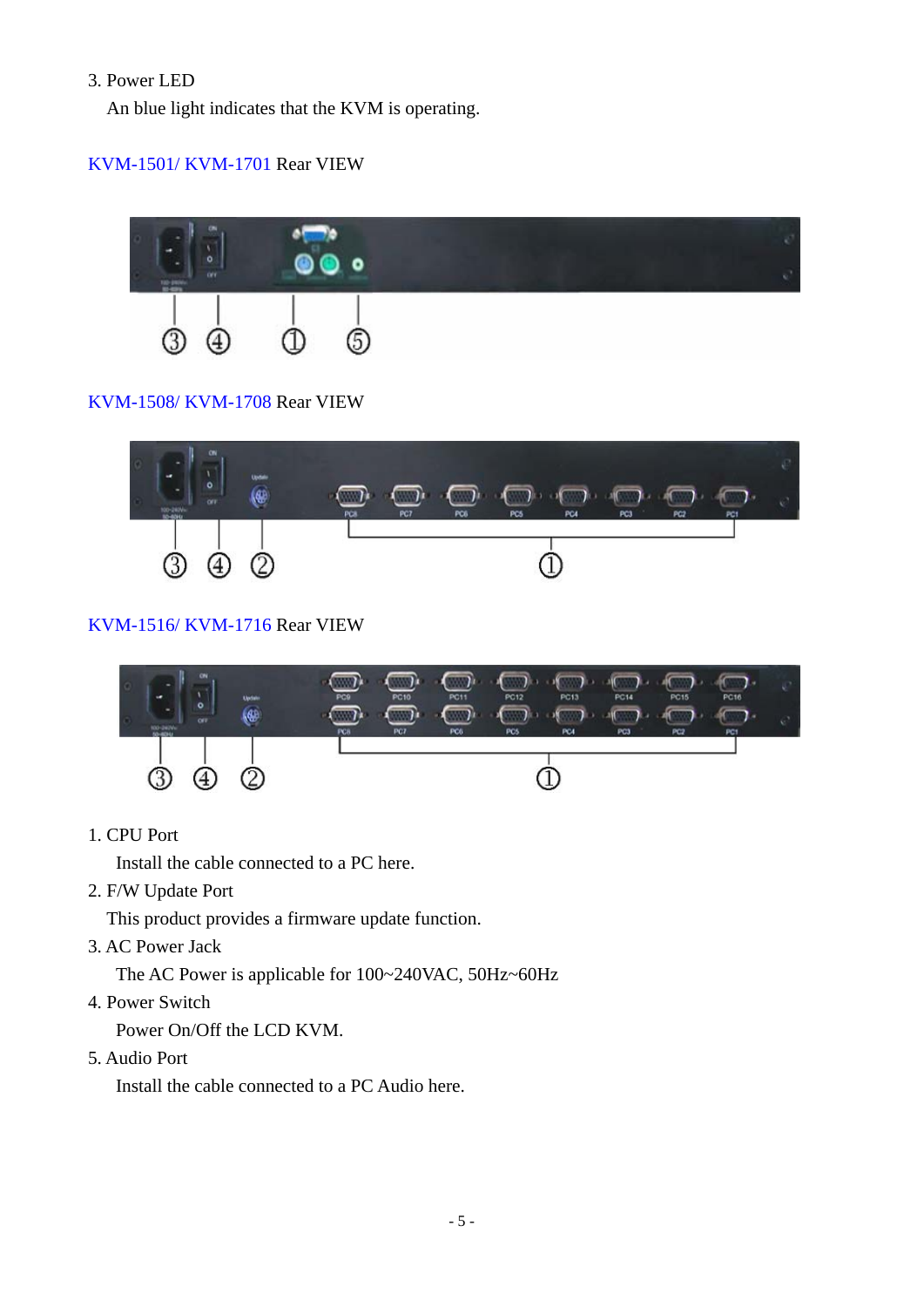# **INSTALLATION**

#### □ **Standalone**

- 1. Make sure that the power switch at the rear panel of the KVM is OFF. Plug an end of the AC power cord into the KVM and the other end to an AC power supply.
- 2. Make sure to power off the PC and then install the 3-in-1 cable to each of the PC one by one. Note: If the ON-LINE LED (Green) of any port of a PC is on, then we recommend you to power off such PC (Turn off the power switch of the power supply of the PC or unplug the power cable of the PC) or wait till Step 5 to install that particular PC.
- 3. Turn on the power switch at the rear panel of the KVM.
- 4. Power on the PC.

Note:

It is not necessary to power down the whole system for install a new PC or KVM thereafter. All you need is to make sure that the new PC or KVM is OFF during the installation. If the KVM powers down due to external factors (such as power failure or the power of the KVM is turned off), we recommend you to reinstall the whole system.



### □ **Connection in Series**

- 1. Make sure the power switches at the rear panels of the master KVM is OFF. Plug one end of the AC power cord to the KVM and the other end to the AC power supply.
- 2. Make sure the power switches at the rear panels of all slave KVMs are OFF. Plug one end of the AC power cord to the KVM and the other end to the AC power supply.
- 3. Install the Master KVM to the 3-in-1 cable (same as the cable for connecting the KVM to the PC) in the middle of the Slave KVMs.
- 4. Make sure the power of the PC is OFF and then install the 3-in-1 cable to each PC one by one. Note: Install the PCs on the master or the PCs on the Slave first. If the ON-LINE LED (Green) of any port of a PC is on, then we recommend you to power off such PC (Turn off the power switch of the power supply of the PC or unplug the power cable of the PC) or wait till Step 5 to install that particular PC.
- 5. Turn on the power switch at the rear panel of the master KVM.
- 6. Turn on the power switch at the rear panel of the slaver KVM.
- 7. Power on the PC.

Note: It is not necessary to power down the whole system for install a new PC or KVM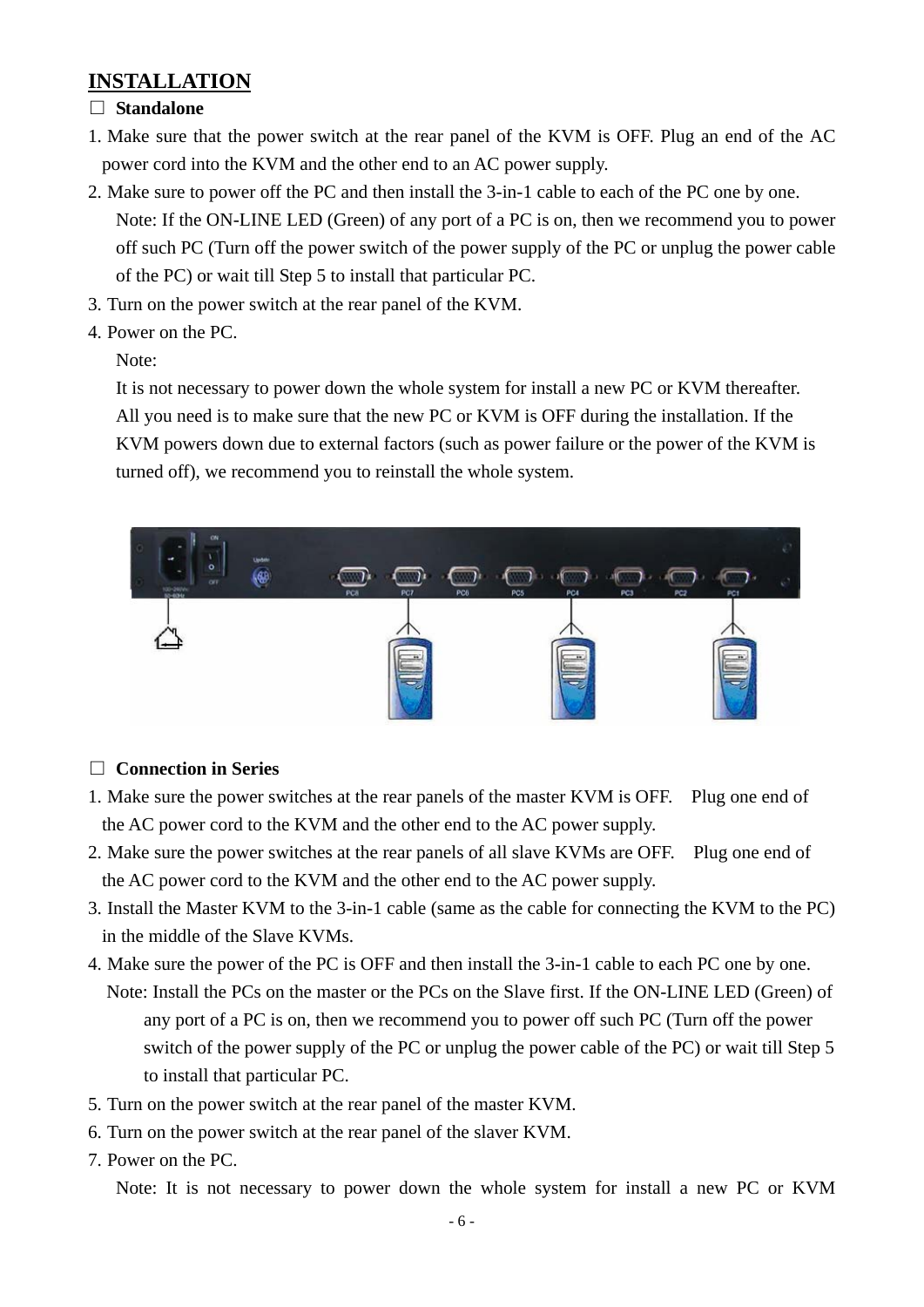thereafter. All you need is to make sure that the new PC or KVM is OFF during the installation. If the KVM powers down due to external factors (such as power failure or the power of the KVM is turned off), we recommend you to reinstall the whole system. Note:

It is noteworthy that there are two levels available

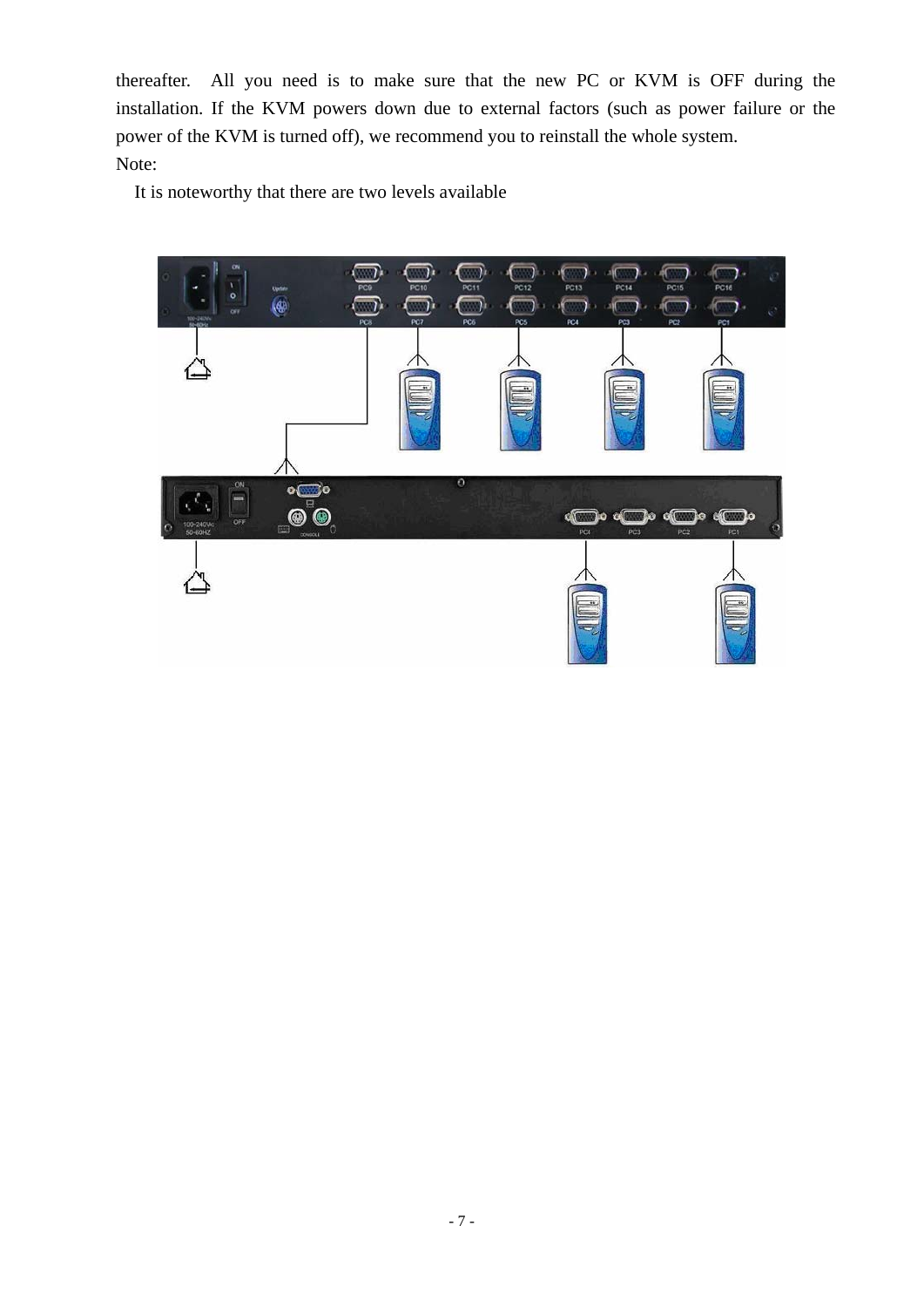# □ **Expansion**

 $1 \cdot PCs$ 

It is not necessary to power down the KVM or other computer connected to the KVM system. You only need to power off the desired PC and connect the PC to the CPU port of the KVM in parallel by the 3-in-1 cable, and then power on the PC.

2、Slave KVM

Make sure the power switch at the rear panel of the KVM is OFF. Plug the AC power cord . Use the 3-in-1 cable to connect the console port of the slave KVM to the CPU port of the master KVM. Power on the slave KVM.

# For example:

If you want to install one Slave KVM and three PCs, then just follow Step 2 of the foregoing method to add the slave KVM and install the PCs one by one according to Step 1.

# **OPERATION**

# **Port Selection**

The LCD KVM provides fours switching methods: Manual Key, Hot Key, Mouse Clicking and OSD.

# □**Manual Key**

 It is the simplest switching method. You just need to press the Port Selection Switch on the front panel of the KVM. The Selection LED (Orange) is on, indicating that you are switching to the corresponding port.

Note:

- 1. The Port Selection Switch functions only when connected to a PC.
- 2. If the Offline Skip of the OSD System Setting is Auto, then you cannot make any switch when pressing an offline Port Selection Switch.
- 3. For Auto Scan Mode, none of the Port Selection Switches functions.

# □**Hot Key and Mouse Clicking**

 Hot key and mouse clicking are applicable for switching a small section. You can select the SVS (Smart View Setting) from the OSD of the PC first (for a quick switch of PC) and use the keyboard (press the Ctrl key twice) or the mouse (press and hold the middle button while pressing the left or right button) to switch to the previous or next set of PC.

Note:

 The mouse must have at least 3 keys. As far as you select a PC with the SVS, you can use this method for the switch.

# □ **OSD (On Screen Display)**

 Press the NumLock on the keyboard twice or simultaneously press the Push Buttons 1 and 2 of the Port Selection Switch on the KVM panel to start the OSD. Use the Up, Down and Enter keys on the keyboard to switch or directly move the mouse to the target PC, and then double click the left button.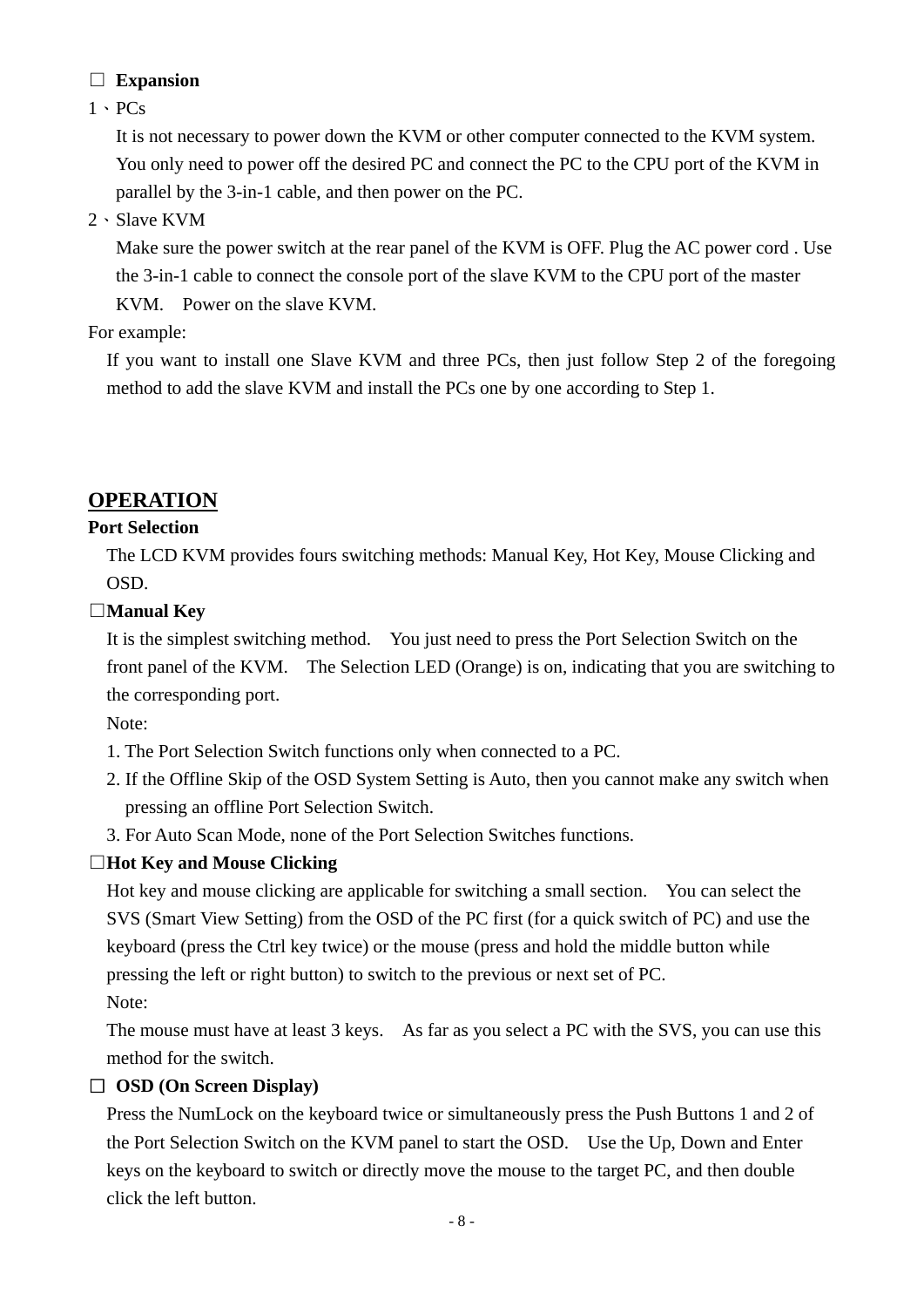Additionally, you also can use the numeric keys to enter the direct switch. For example, if you want to switch a PC to the Slave KVM port 04 under the Master KVM port 03, then you can start the OSD and then directly enter 0304. If you are using a standalone machine, then just enter the first two digits.

More OSD related information are given in the following OSD sections.

### **On Screen Display (OSD)**

# □ **Start**

 Press the NumLock twice or the Port Selection Switches 1 and 2 on the panel to enter the OSD. Note:

 If you have modified the Hot Key for starting the OSD and are unable to enter the OSD by pressing NumLock, then you can start the OSD by using the Port Selection Switch first, and then press F9 to enter into the System Setting to modify the options of the OSD Entry Hot Key.

# □ **Operation**

 You can operate the options by keyboard or mouse. For the keyboard operation, besides the common Up and Down keys, there are special function keys such as Enter, Space Bar, Function Key (F1,F4…) under the OSD remark field. For the mouse operation, the left key refers to Enter and the right key refers to Exit. For example, move the mouse point to your desired PC, and click the left key. The selection bar will move to that position and then click the left key again for the execution.

Note: You must use the keyboard to complete the two functions: Name Edit and Password.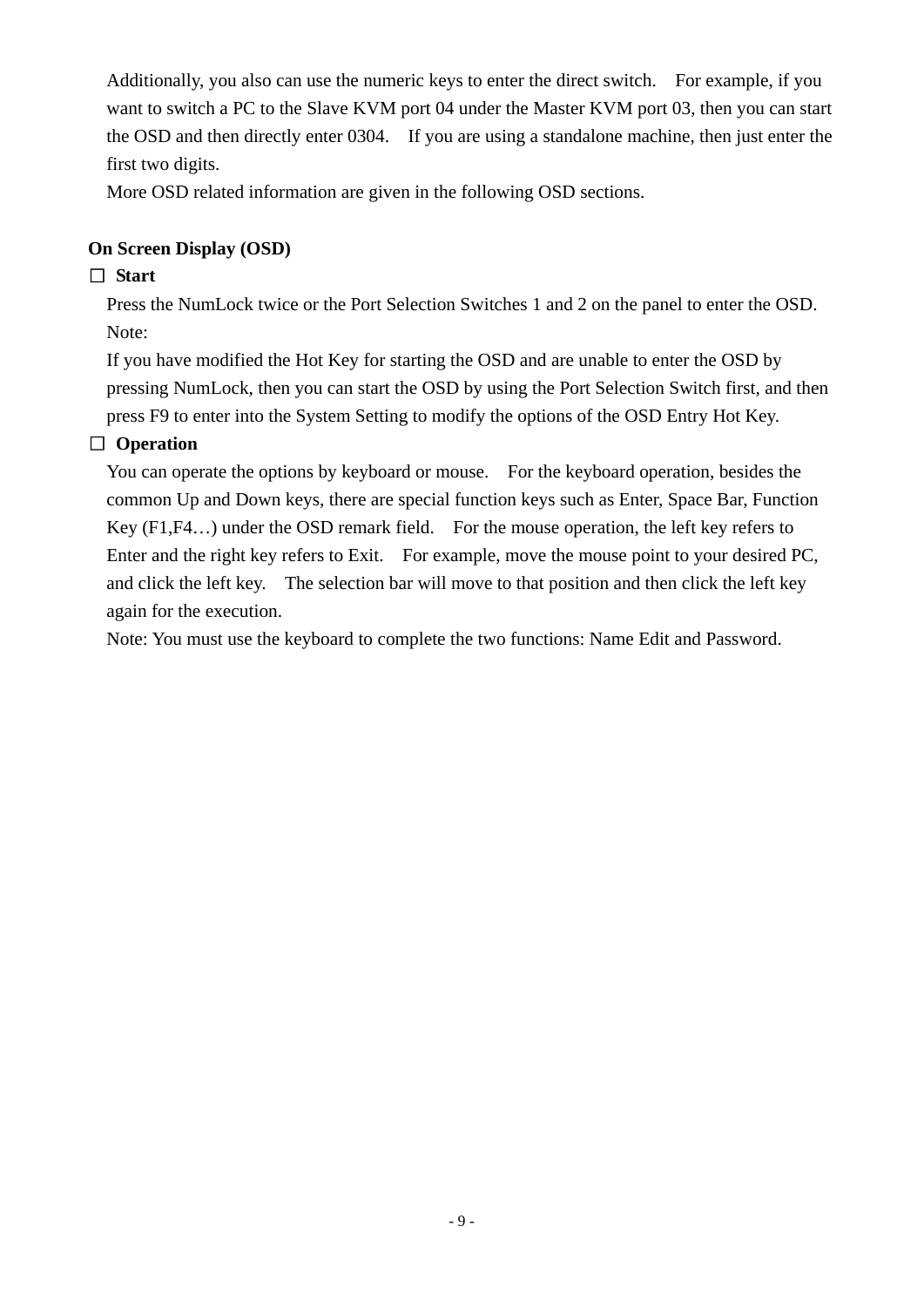# **Switch Menu**

|                |            |                                                  |             | <b>Master List</b> |            |                            |
|----------------|------------|--------------------------------------------------|-------------|--------------------|------------|----------------------------|
|                |            | 03-04: Mail Ser 4                                |             |                    |            |                            |
| 2              |            | <b>LIST: MASTER</b>                              |             |                    |            |                            |
|                | <b>PWR</b> | C#                                               | <b>KVM</b>  | <b>NAME</b>        | <b>SVS</b> |                            |
|                |            | 01                                               |             | Admin              | $\oplus$   |                            |
|                |            | 02                                               |             |                    | $\Theta$   |                            |
|                |            | 03                                               | 04          | Mail Group         | $\bigcirc$ | $\rightarrow$ Press Enter- |
| 3              |            | 04                                               |             |                    | $\Theta$   |                            |
|                |            | 05                                               |             | Peter              | $\oplus$   |                            |
|                |            | 06                                               | 08          | Web Group          | ()         |                            |
|                |            | 07                                               | 16          | Data Group         | ∩          |                            |
|                |            | 08                                               |             |                    | θ          |                            |
|                |            | $\emptyset \emptyset \uparrow \downarrow$ : Move | Space: Edit |                    | Esc: Exit  |                            |
| $\overline{4}$ |            | F1: Smart View                                   |             | Enter: Switching   |            |                            |
|                |            | F4: Auto Scan                                    |             | F9: System Setting |            |                            |
|                |            | F5: Clear Name List                              |             |                    |            |                            |

| <b>Slave List</b> |  |
|-------------------|--|
|                   |  |

|                                                  | 03-04: Mail Ser 4   |             |                                        |                              |
|--------------------------------------------------|---------------------|-------------|----------------------------------------|------------------------------|
|                                                  | LIST: Mail Group    |             |                                        |                              |
| <b>PWR</b>                                       | C#                  | <b>KVM</b>  | <b>NAME</b>                            | <b>SVS</b>                   |
|                                                  | O I                 |             | Mail Ser 1                             | θ                            |
|                                                  | 02<br>03<br>04      |             | Mail Ser 2<br>Mail Ser 3<br>Mail Ser 4 | θ<br>$\frac{\Theta}{\Theta}$ |
| $\emptyset \emptyset \uparrow \downarrow$ : Move |                     | Space: Edit |                                        | Esc: Exit                    |
|                                                  | F1: Smart View      |             | Enter: Switching                       |                              |
| F4: Auto Scan                                    |                     |             | F9: System Setting                     |                              |
|                                                  | F5: Clear Name List |             |                                        |                              |

- 1、This field provides the information of the currently connected PC. As shown in the figure above, 03 refers to the Port Number of the Master; 04 refers the Port Number of the Slave; and Mail Ser 4 is the name of this PC defined by Users. If a PC connects to the Master, then the number consists of the first two digits. If a User has not given a name for the PC, the name field will be blank.
- 2、This field shows the list of the Master KVM or a certain set of Slave KVM currently displayed on the OSD. We recommend you to give a name to the Slave KVM, or else the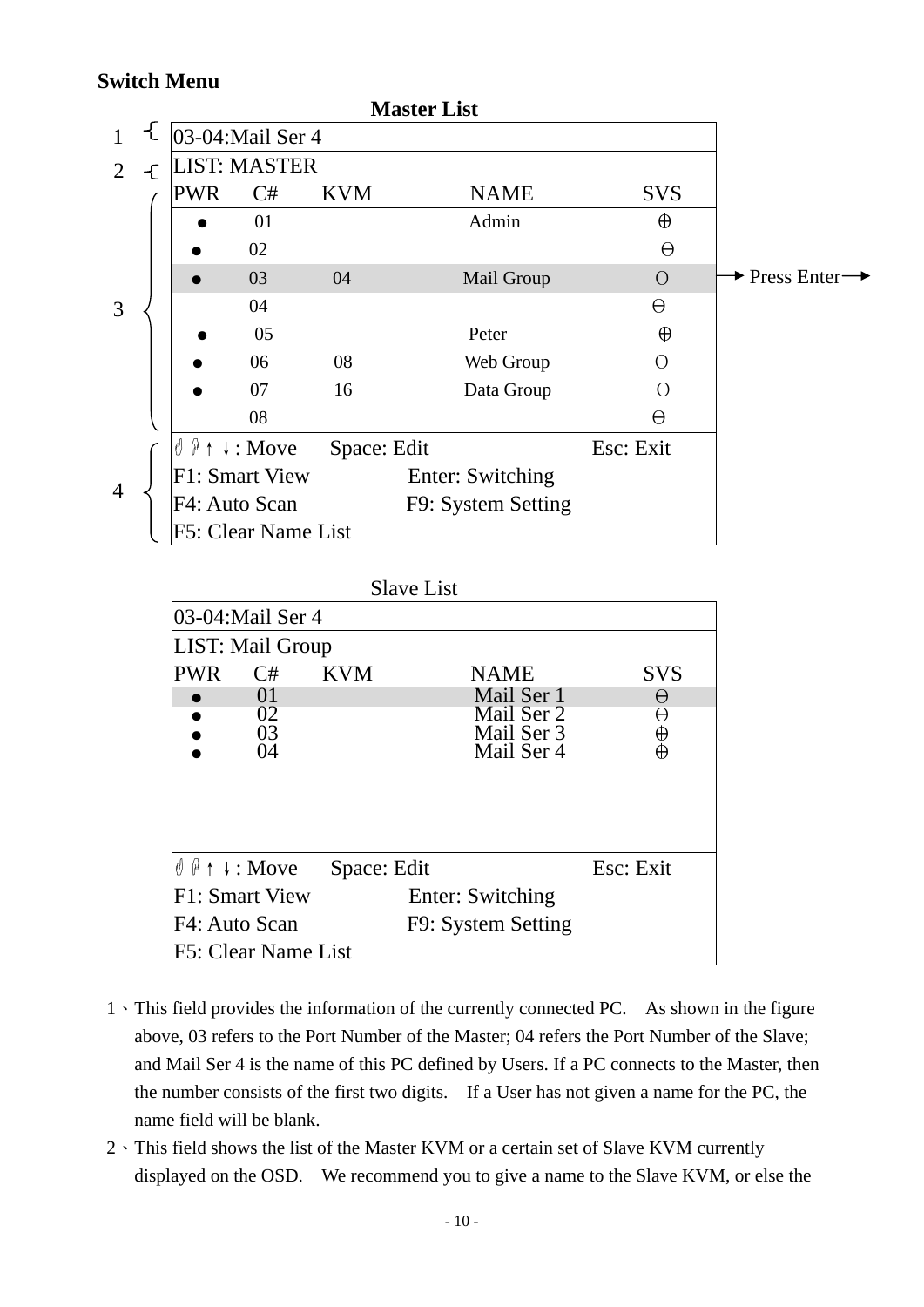display after LIST: will be blank.

- 3、This field shows the list of connections to the KVM, and the fields are described below: PWR: It shows the status of power supply and indicates a normal power supply for the equipment (PC or KVM) connected to the CPU port.
	- $C#$ : It shows the channel number; the KVM-1508/KVM-1708 will display 01~08 and the KVM-1516/ KVM-1716 will display 01~08; 09~16 (Since the screen cannot display all at a time, therefore you can use PgUp/PgDn to switch the pages.)
	- KVM: It shows the KVM model. If there is a number in this field, it shows that a set of KVM connects to this port. The number 04 indicates Port 4 and 08 indicates Port 8 and 16 indicates Port 16 and so on.
	- Note: If the connected KVM is not on, there will have no number in this field.
	- NAME: It shows the name of the equipment, and users can name the Slave KVM or PC on their own. There are a total of 12 characters selected from the group of " $A \sim Z$ ", "a~z", "0~9", "+", "-", "\*", "/", "=", "[", "]", ", ", ", ", ".", ".",
	- Note: Please use the CapsLock to toggle the upper and lower cases.
	- SVS: It shows the Smart View Setting; use Θto open and Θto close. The SVS is blank and not clickable if the KVM is connected in parallel.

 If this option is set to open, then you can make the switch by operating the Hot Key Switch or Mouse Clicking or selecting the option by Auto Scan. You also can use mouse to click this field.

 Selection BAR: It shows the selection bar (Green); you can use the ↑↓ keys on the board to move the selection bar, and the situated position indicates the selected target for giving instructions. For example, if the selection bar points at C#05 and you press Enter, then the system will switch to that particular PC or press the "Space BAR" to start editing the name. Press F4 to enable/disable the SVS option.

#### 4、Instruction Hint Field:

 ) \*↑↓: Move; Use the ↑↓ keys on the keyboard or the mouse to move the selection bar. SPACE: Edit; The "Space BAR" on the keyboard is used to start editing the name of the PC or KVM.

ESC: Exit; Use the "Esc" key on the keyboard to exit the current option or exit OSD.

- F4: Auto Scan; Use the F4 key to run Auto Scan, and you can set the residing time, channel display time and mode of the Auto Scan from System Setting.
- F9: System Setting; Use the F9 key to enter into the System Setting Menu.
- F5: Clear Name List; Use the F5 key to clear the values of all Name fields. If you clear the name list under the Master screen, then you will also clear the name lists under all slaves. If you clear the name list under a certain slave, then you only clear the name list under that particular Slave KVM.
- F1: Smart View; It switches the Smart View Setting.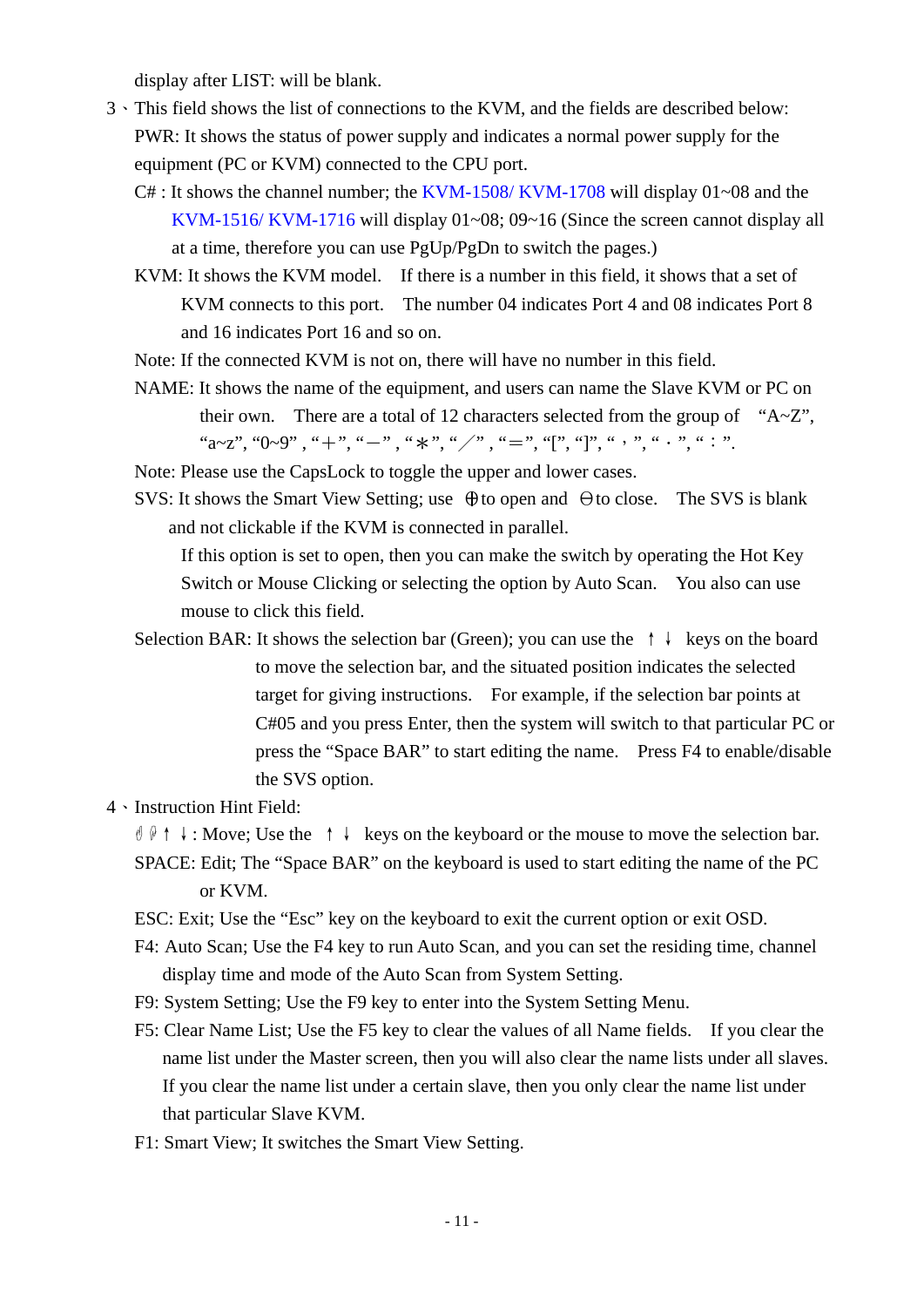# **System Setting Menu**

|                              | <b>System Setting</b> |                  |  |
|------------------------------|-----------------------|------------------|--|
| <b>Channel Display Mode:</b> |                       | Full             |  |
| Channel Display Time:        |                       | 5 Sec            |  |
| Auto Scan Time:              |                       | 5 Sec            |  |
| <b>OSD Entry Hot Key:</b>    |                       | Number Lock      |  |
| Hot Key Switching:           |                       | OFF              |  |
| Mouse Clicking:              |                       | OFF              |  |
| Beeper Sound:                |                       | ON               |  |
| Offline Skip:                |                       | Manual           |  |
| <b>OSD</b> Language:         |                       | English          |  |
| <b>Security Level:</b>       |                       | None             |  |
| Console Lock Time:           |                       | 5 Min            |  |
| $\uparrow \downarrow$ : Move | Space: Change         | Esc: Exit        |  |
| $F1:$ Information            |                       | F4: OSD Position |  |
| F8: Restore Default Setting  |                       |                  |  |

| <b>Item</b>                                                                                                                                        | <b>Description</b>                                                                   | <b>Default</b> | <b>Other Selection</b>                  |
|----------------------------------------------------------------------------------------------------------------------------------------------------|--------------------------------------------------------------------------------------|----------------|-----------------------------------------|
| For Port Switching, Auto Scan and OSD Close, the<br>Display<br>Channel<br>Monitor will show the Channel information and<br>Mode<br>mode selection. |                                                                                      | Full           | Number,<br>Name                         |
| It shows the time for displaying channel<br><b>Channel Display Time</b><br>information.                                                            |                                                                                      | 5 Sec          | 10Sec, Always,<br>None                  |
| <b>Auto Scan Time</b>                                                                                                                              | For Auto Scan, it shows the residing time for each<br>port.                          | 5 Sec          | 10Sec, 20Sec,<br>30Sec, 60Sec           |
| <b>OSD Entry Hot Key</b>                                                                                                                           | Select to turn on the hot keys of the OSD control<br>screen.                         | NumLock        | Scroll Lock,<br>Shift, None             |
| Hot Key Switching                                                                                                                                  | Turn on/off the "Ctrl" hot keys on the keyboard for<br>switching computer functions. | <b>OFF</b>     | <b>ON</b>                               |
| <b>Mouse Clicking</b>                                                                                                                              | Turn on/off the keys of the mouse for switching<br>computer functions.               | <b>OFF</b>     | <b>ON</b>                               |
| <b>Beeper Sound</b>                                                                                                                                | Turn on/off the beeper sound function.                                               | <b>ON</b>      | <b>OFF</b>                              |
| Offline Skip                                                                                                                                       | Set the offline skip function to auto or manual.                                     | Manual         | Auto                                    |
| <b>OSD</b> Language                                                                                                                                | Select the language for the OSD.                                                     | English        | Français, Deutsch,<br>Italiano, Español |
| <b>Security Level</b>                                                                                                                              | Select the security mode and level.                                                  | None           | Low, High                               |
| <b>Console Lock Time</b><br>$*1$                                                                                                                   | The lock time of console port.                                                       | 5 Min          | 1Min, 3Min,<br>10Min, 30Min,<br>60Min   |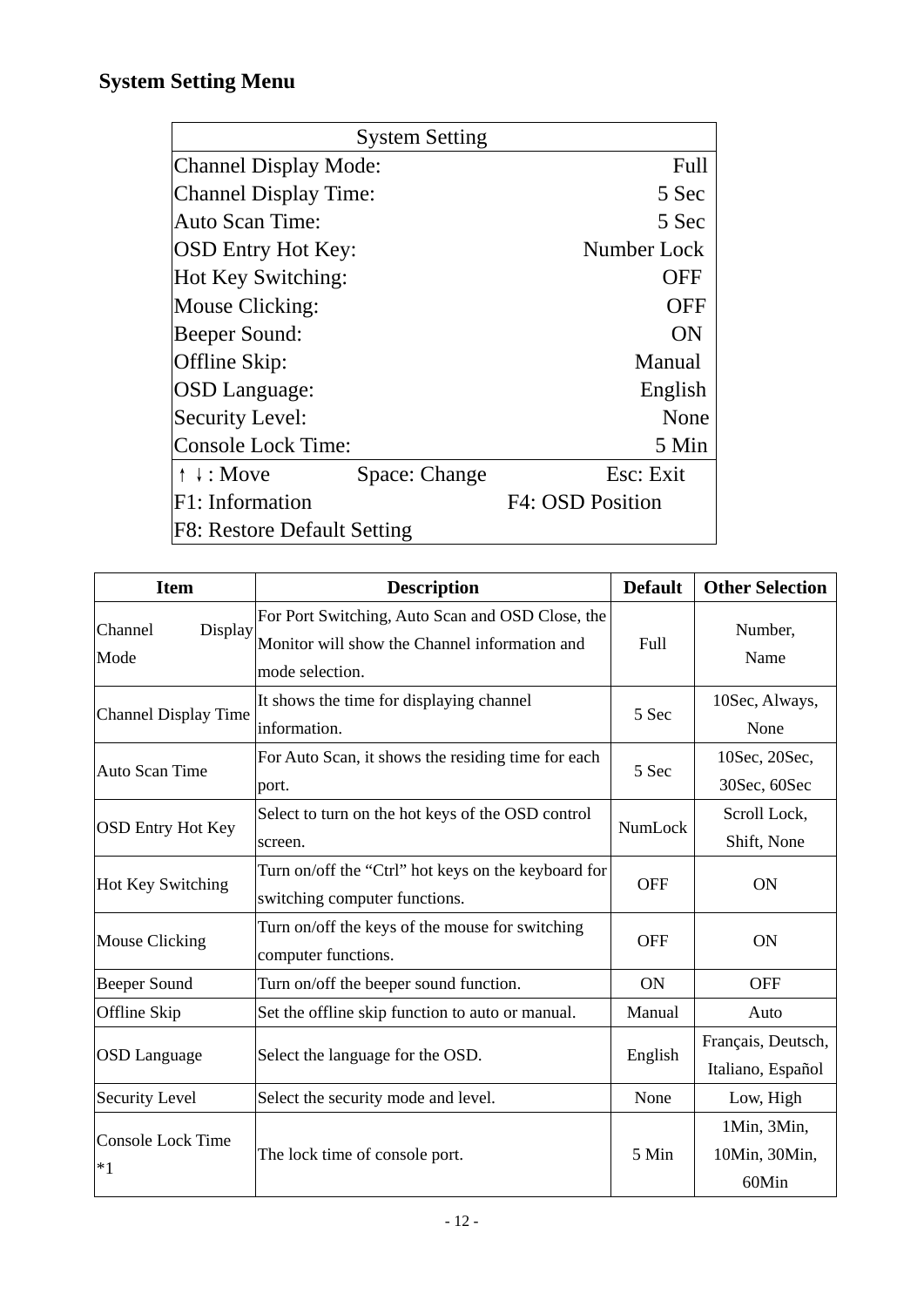- \*1: You can select this option only if the Security Level is not "None".
- F1: Information; It provides the model name and F/W version information, which is helpful for users to understand the updated version.
- F4: OSD Position; You can enter the OSD position to make adjustments; we recommend you to unify the resolution for all computer display mode, and use this function again to adjust the OSD position. You can use the Up, Down, Left or Right keys on the keyboard or a mouse to move the OSD position.
- F8: Restore Default Setting; Restore the factory default settings. Please note that all name lists will be cleared and the system settings are set to the default settings as shown in the table above.
- Esc: Exit; Exit the system setting and close the OSD. If you have made changes in this option, the system will ask whether or not you want to save the setting before the selected option is effective.
- □ **Auto Scan Mode:** You can start the OSD first and press "F4" to enter the Auto Scan Mode. If you want to scan the PC, you must use the Smart View Setting to select the Auto Scan Time in the System Setting for the residing time, which includes 5 sec, 10 sec, 20 sec, 30 sec and 60 sec. You can adjust the Channel Display Mode and Channel Display Time from the Channel Display mode. By then, all keys on the panel, keyboard and mouse are not operable. You can only use the ESC key to exit the Auto Scan Mode.
- □ **Security Mode:** Switch the Security Level from "None" to "Low" in the System Setting, and enter your Password ("A~Z", "0~9", a maximum of 12 characters), and the security will be effective after you confirm the Password. The use of the Console Lock Time is to set the time to enter a security mode after the keyboard and mouse has idled for a predetermined time. Once you enter into the security mode, you need to enter the correct password before you can move the mouse or enter any key from the keyboard. You need a correct password to operate the whole system normally.

**Important Note:** What should I do if I forgot my Password?

After you enter a wrong password for 5 consecutive times, a time delay bar will appear, and a set of "Magic Numbers" will show up at the bottom. Record the magic numbers and contact with your distributor.

□ **EDID & DDC:** A vast majority of computer monitors supports the Extended Display Identification Data (EDID) and allows data access by Display Data Channel (DDC). The KVM also supports these two specifications, but the KVM only reads the EDID of the Monitor when the KVM is on. If it is necessary to change monitors during an operation, please use the Console Reconfirmed function to read the EDID again.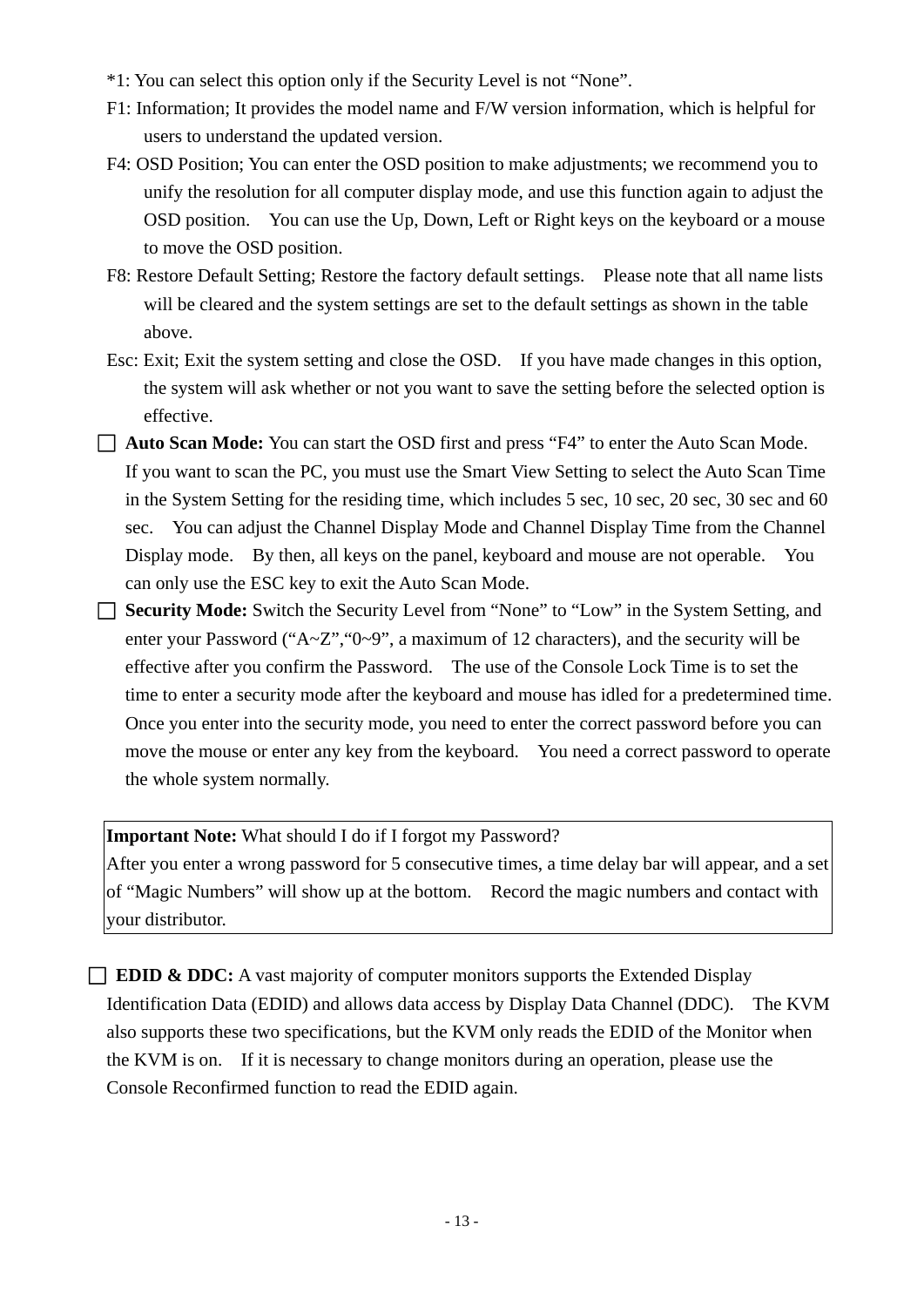□ **F/W Update:** This product provides a firmware update function. You can contact your distributor for downloading application programs and updated files. Use the F/W Update Cable for the update. Please turn off all PCs before carrying out the update, and do not disconnect the power during the update process.

Procedure:

- 1. Download and install the application program KVMISP.msi. (Note: This program has to be run only in Win98SE, ME, XP or 2000).
- 2. Connect the F/W Update Cable, and the PC end is RS-232 port (COM-X) while the KVM end is the keyboard port of the Console port.
- 3. Power on the KVM and run KVM-ISP.exe. Select the COM port.
- 4. Select the Download function and specify to update the KVM-XXXX.KVM file.
- 5. After the update completes (which takes about 1.5 min), power off the KVM. Unplug the F/W Update Cable and plug the Keyboard to the keyboard port of the Console port. Power on the KVM again.
- 6. You can use the system setting "F1"- Information in the OSD to examine whether or not the F/W version is the updated version.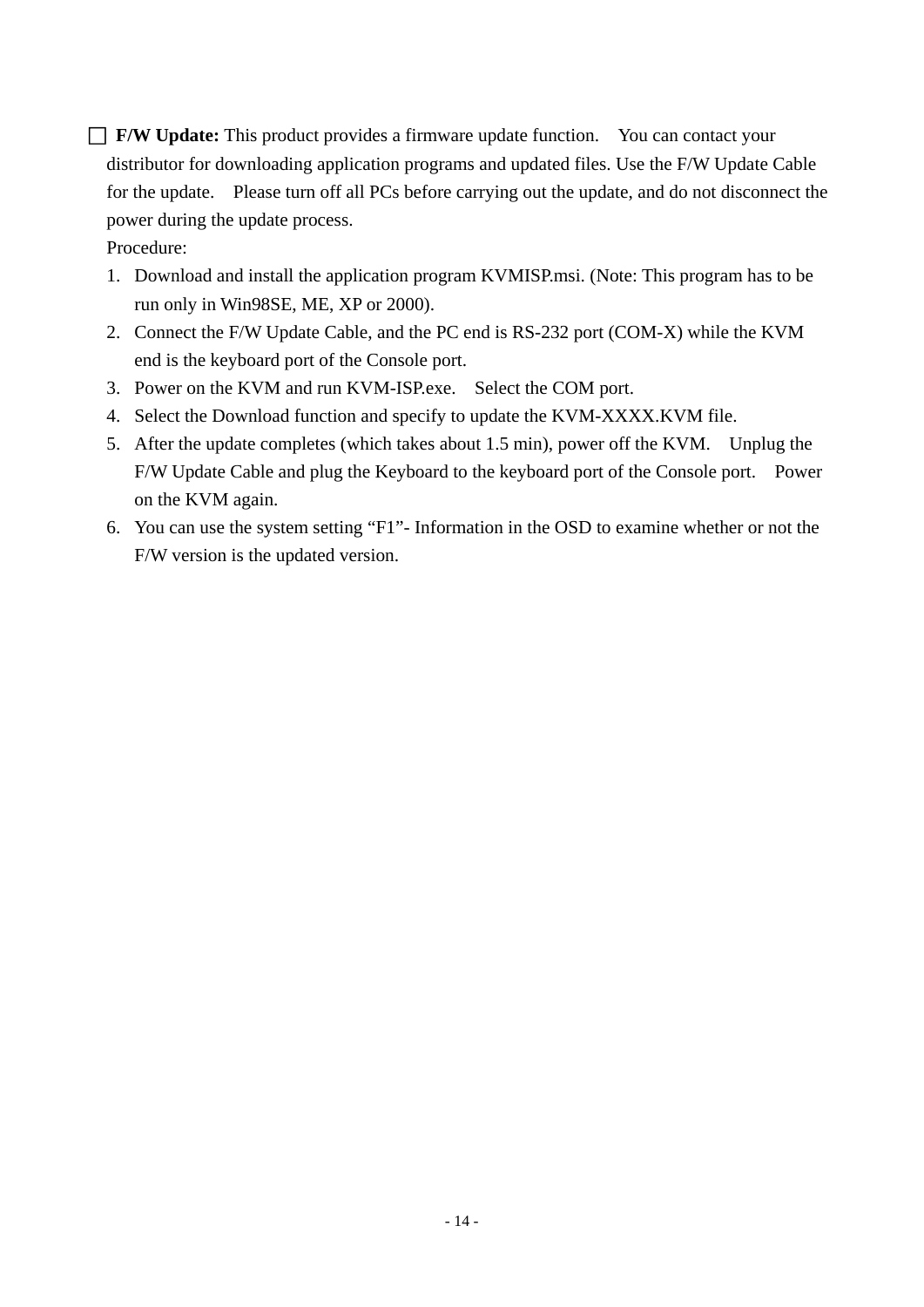# **LCD MONITOR SPECIFICATIONS**

|                      | KVM-1501/08/16    | KVM-1701/08/16          |
|----------------------|-------------------|-------------------------|
| <b>Size</b>          | 15inch            | 17inch                  |
| Screen Type          | TFT               | <b>TFT</b>              |
| Contrast             | 450:1             | 700:1                   |
| <b>Brightness</b>    | $250$ cd/m2       | $300$ cd/m <sup>2</sup> |
| View Angle           | $120^\circ$       | $120^\circ$             |
| Resolution           | 1024x768 @75HZ    | 1280x1024 @75HZ         |
| <b>Response Time</b> | 16ms              | 12ms                    |
| Display Color        | 16.7 <sub>m</sub> | 16.2m                   |

# **OPERATION**

#### **Keypad Define**

Power key: Use this key to turn on or off the LCD monitor.

Menu key : Use this key to Activate OSD menu

- UP key : Use this key to highlight an item in the menu , move a highlighted function up ,or increase the numeric value (parameter) in certain menu.
- Down key : Use this key to highlight an item in the menu , move a highlighted function down , or decrease the numeric value (parameter) in certain menu.

Auto key : Use this key to exit menu or Auto a confirmed function.

If the screen is not in a full screen graphic mode (such as in a DOS) or is connected with an allocator , the position of the appeared image may be adjusted automatically and then deviated .By then , it is necessary to enter into the OSD menu to manually adjust the level or vertical position and phase.

#### **OSD Control Function List**

- 1. Contrast
- 2. Brightness
- 3. Display Adjust: V-Position , H-Position , Phase , Clock , Auto Adjust , Back.
- 4. Color Control : 9300K,6500K,User,Auto Color , Back.
- 5. Language : English , Deutsch , Français , Español , Chinese , Japan, Back.
- 6. OSD Adjust : OSD V-Position , OSD H-Position , OSD Timeout , Back.
- 7. Audio Control : Mute , Volume , Back.
- 8. Reset
- 9. Exit.